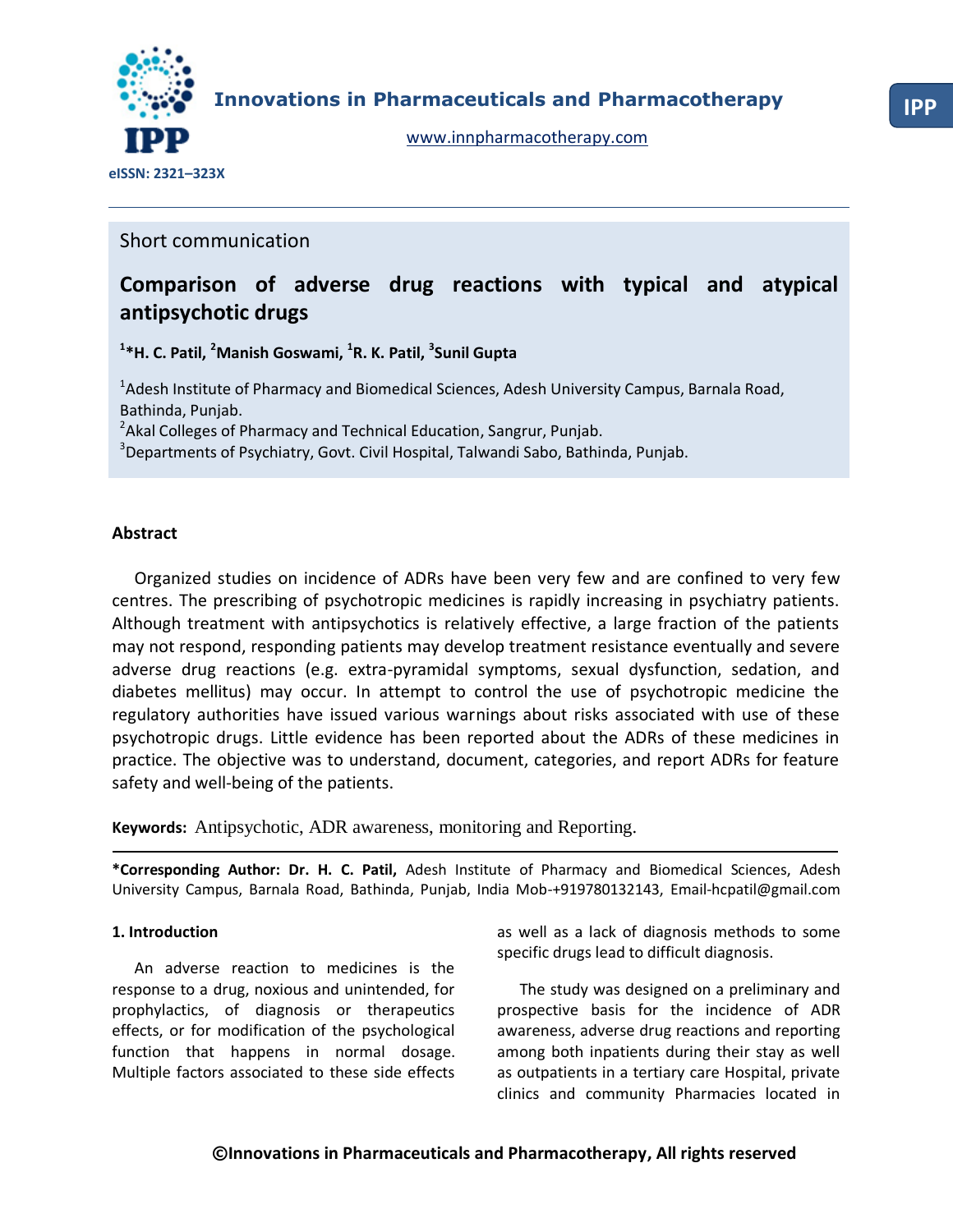Bathinda district, which persisted for more than four years.

#### **2. Materials and Method**

Institutional ethics committee (IEC) approval was obtained before starting a study. The study was carried out for 04 years in one 750 bedded tertiary teaching hospitals and two private clinics bathinda district, Punjab. The drug information data was collected from in-patients and outpatients, who visited for the treatment whereas intentional and accidental poisoning patients were excluded from the study. A standard ADR form was used to document and collect the information provided by healthcare and individual patients. All the suspected ADRs will be assessed for causality by using Naranjo's algorithm and approved by the panel of experts.

The finally approved, documented and reported to ADR reporting centre for future awareness, safety and well-being of the patients.

#### **Results and Discussion**

A total of 405 ADRs were reported for psychotropic medicines during four years of time in one tertiary care hospital, two private clinics and one community pharmacy respectively. In our study The ADRs reported from typical agents were Haloperidol 86 (6.98%), Chlorpromazine 25 (2.03%), Trifluoperazine 47 (3.81%) and atypical responsible were Ziprasidone 37 (3.00%), Risperidone 33 (2.68%), Clozapine 11 (0.89%) and Quetiapine 07 (0.56%) respectively. Atypical antipsychotics produce minimal side effects (weight gain, hypotension and metabolic abnormalities) at the effective antipsychotic doses in comparison to typical ones produce more serious extra-pyramidal side effects.

The comparison data was analysed using Graph Pad Prism 5 software. All values are expressed as mean  $\pm$  S.D. The data for typical and Atypical was statistically analysed using student Unpaired t-test. The p value <0.05 was considered to be statistically no significant. (Table no. 1 and Fig. no 1).

| Table no. 1: Comparison of ADRs with Typical and<br><b>Atypical Drugs</b> |                         |                       |               |
|---------------------------------------------------------------------------|-------------------------|-----------------------|---------------|
| Category                                                                  | Antipsychotics<br>Drugs | No. of<br><b>ADRs</b> | Cases in<br>℅ |
| <b>Typical</b>                                                            | Chlorpromazine          | 25                    | 2.03          |
|                                                                           | Trifluoperazine         | 47                    | 3.81          |
|                                                                           | Haloperidol             | 86                    | 6.98          |
| Atypical                                                                  | Quetiapine              | 7                     | 0.56          |
|                                                                           | Risperidone             | 33                    | 2.68          |
|                                                                           | Ziprasidone             | 37                    | 3             |
|                                                                           | Clozapine               | 11                    | 0.89          |

*The ADRs reported from typical agents were Haloperidol 86 (6.98%), Chlorpromazine 25 (2.03%), Trifluoperazine 47 (3.81%) and atypical responsible were Ziprasidone 37 (3.00%), Risperidone 33 (2.68%), Clozapine 11 (0.89%) & Quetiapine 07 (0.56%) respectively. Most of the atypical antipsychotics have similar efficacy, a particular side effect may be the deciding factor in the selection of a drug. Atypical antipsychotics produce minimal side effects at the effective antipsychotic doses.*

 *The atypical antipsychotics compared to typical antipsychotics have low rate of dyskinesia but may produce side effects like weight gain, hypotension and metabolic abnormalities.*

 *This might be the reason why doctors decide to prescribe Atypical as first choice for psychiatric disorder*

#### **Statistical analysis:**

Data analyzed using Graph Pad Prism 5 software .All values are expressed as mean ± S.D. The data for Atypical and typical was statistically analyzed using student Unpaired t-test. The p value <0.05 was considered to be statistically no significant.

### **Conclusion**

The high number of serious ADRs reported for psychotropic medicines is a concern for health care professionals and physicians. In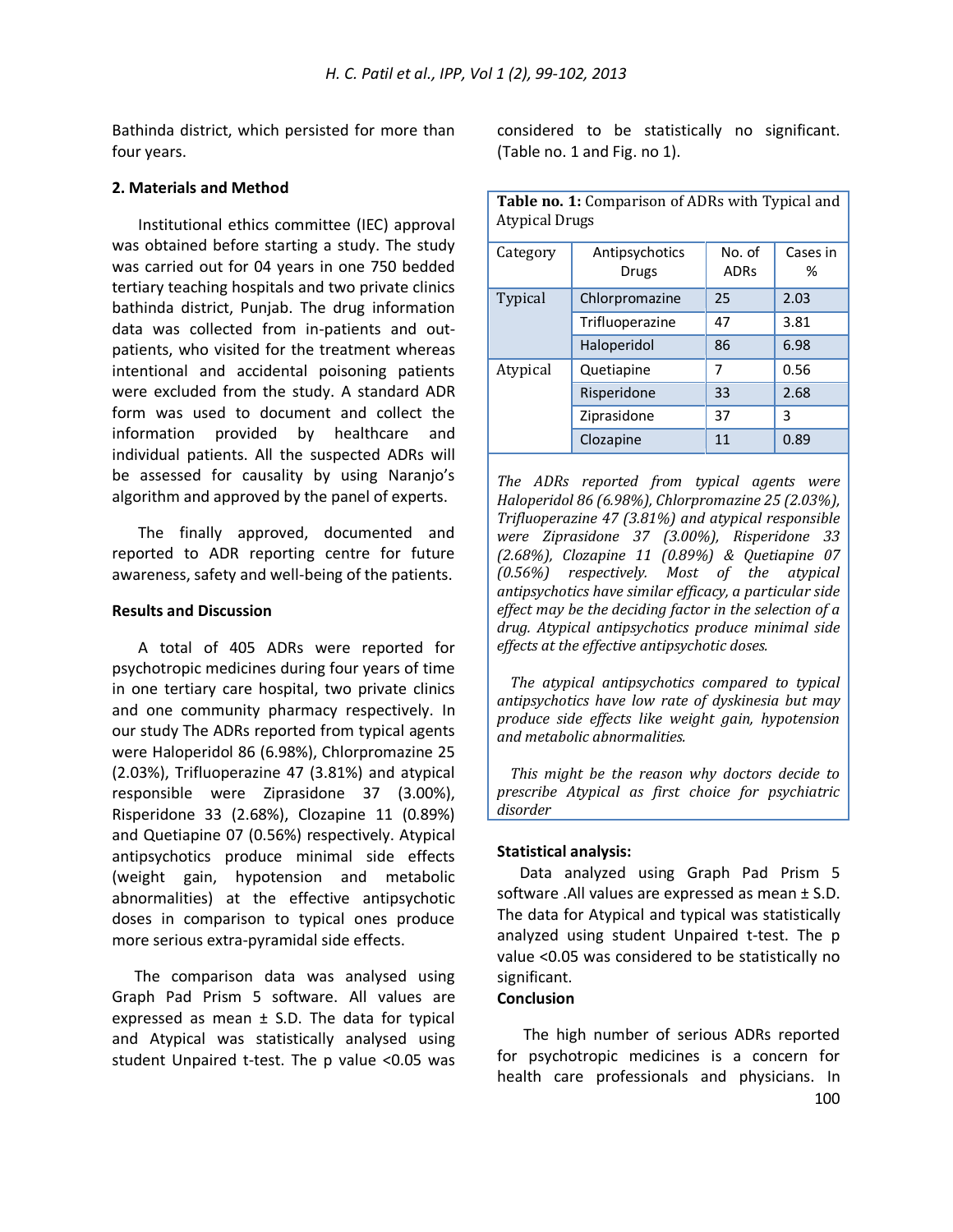



*Antipsychotic drugs were responsible for 405 ADRs (32.9%) was most commonly associated with the reports in our study. Atypical antipsychotics produce minimal side effects at the effective antipsychotic doses. The graph represents the total number of ADRs associated with typical & atypical category of drugs. Atypical were less responsible for side effects in comparison to typical antipsychotic drugs.*

conclusion, such studies enables in obtaining information on the incidence, pattern and rational use of Psychotropic drugs in psychosis. This type of programme can bring awareness for healthcare professionals and improve the quality of patient care by ensuring safer use of drugs.

## **Conflict of interest**: None

#### **References**

- [1]World Health Organization. The importance of pharmacovigilance 2002. International conference on pharmacovigilance, Geneva.
- [2] Selim K. and Kaplowitz N. Hepatotoxicity of psychotropic drugs. Hepatology : Official Journal of the American Association for the study of Liver disease 1999; 29, 5, 1347- 1351.
- [3] Chakos M, Lieberman J, Hoffman E, Bradford D and Sheitman B. Effectiveness of second generation antipsychotics in patients with treatment resistant schizophrenia: A review and meta-analysis of randomized trials. American Journal of Psychiatry 2001; 158, 4, 518-526.
- [4] Mossman D and Lehrer DS. Conventional and atypical antipsychotics and the evolving standard of care. Psychiatric Service 2000; 51, 12, 1528-1535.
- [5] Karch FE and Lasagna L. Adverse drug reactions – a critical review. The Journal of American Medical Association 1975; 234: 1236-41.
- [6] ASHP Guidelines on adverse drug reaction monitoring and reporting. American